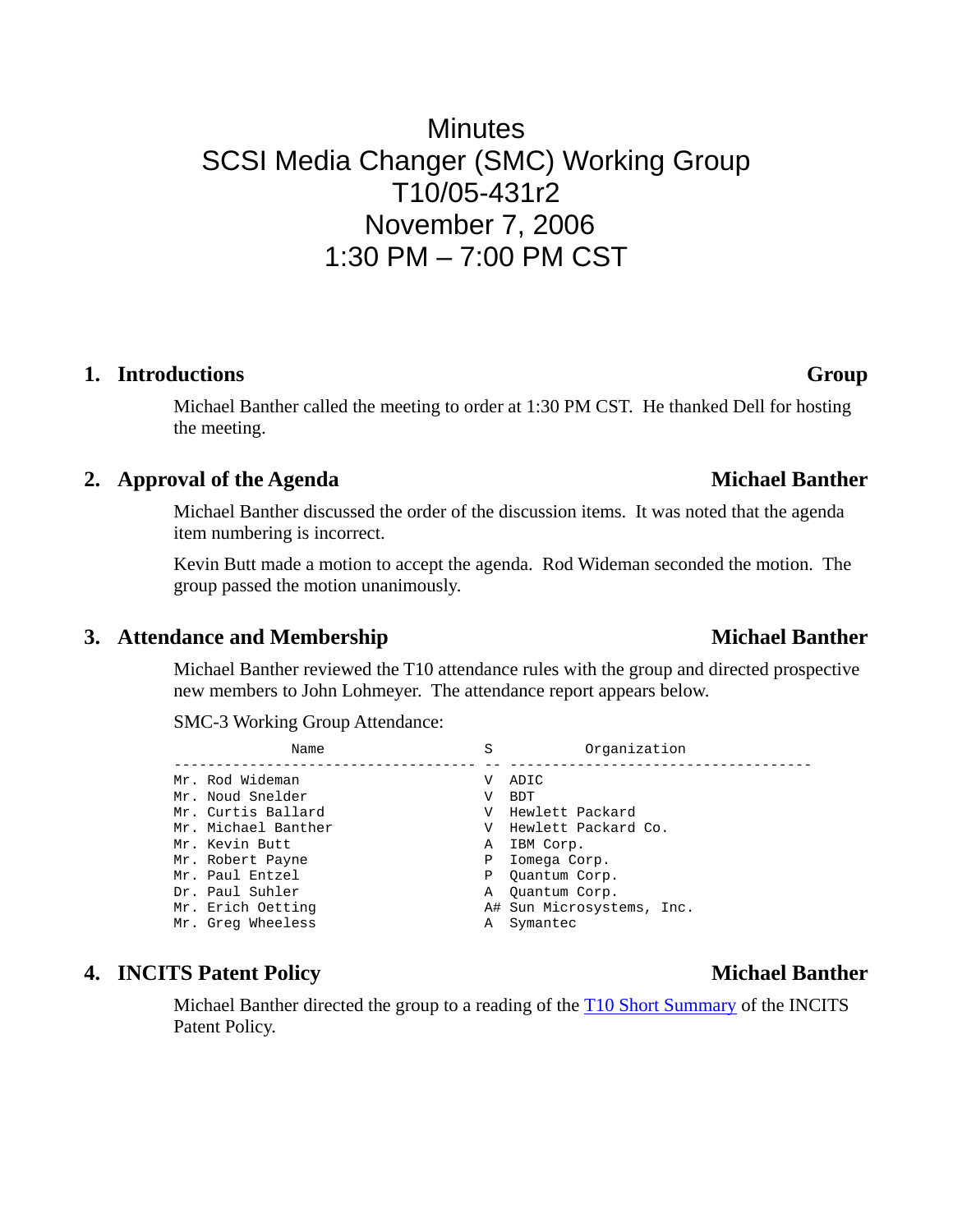# **5. Approval of Previous Meeting Minutes** Michael Banther

Michael Banther requested corrections for the minutes of the 12 September 2005 meeting (05-353r0).

Paul Suhler made a motion to accept the meeting minutes as modified. Rod Wideman seconded the motion. The group passed the motion unanimously.

## **6. Review of Action Items Greg Wheeless**

- a. [Greg Wheeless] Model information on how PAMR interaction with I/E elements. Closed
- b. [Michael Banther] Enhanced TapeAlert capability synchronization with SSC-3. Carry-Over
- c. [Michael Banther] Reporting of virtual libraries / partitioning to host. Carry-Over
- d. [Rod Wideman] Visibility of media type in storage element. Medium Domain (e.g. technology) & Medium type (e.g. WORM, Clean, Data, F/W Upgrade). Carry-Over.
- e. [Greg Wheeless] Change the 3rd paragraph of 5.3.1 to clarify addresses and volumes. Carry-over
- f. [Rod Wideman] Revise and post 05-243r0 as 05-243r1. Closed
- g. [Greg Wheeless] Revise and post 05-271r2 as 05-271r3. Carry over
- h. [All library vendors] Produce a list of vendor unique SCSI sense values used by their products. Closed.
- i. [Rod Wideman] Write a proposal for items 3.2.6 and 3.2.7 in 05-315r0. Carry over
- j. [Michael Banther] Present 05-315r0 at SMC-3 working group meeting in order to identify difficulty, priority and owner. Closed
- k. [Noud Snelder] Revise 05-078r4 based on discussion. Closed
- l. [Noud Snelder] Incorporate 05-078r4 as revised into SMC-3. Closed
- m. [Noud Snelder] Revise 05-070r2. Closed
- n. [Noud Snelder] Incorporate 05-070r2 as revised into SMC-3. Closed.
- o. [Curtis Ballard] Revise 05-153r1 per discussion. Carry over.
- p. [Curtis Ballard] Revise 05-259r0 per discussion. Carry over.
- q. [Michael Banther] Create a proposal for SMC-3 that addresses the ISO comments against SMC and SMC-2. Closed (comments were already replied to by Erich Oetting).

### **7. Discussion Items** Group

7.1 Working List for ISV feedback (SMC/SSC/ADC/SPC) (05-315r0). [Kevin Butt]

The group agreed to wait for Kevin Butt to revise 05-315 to reflect the current state of discussion, following the September teleconference and meeting.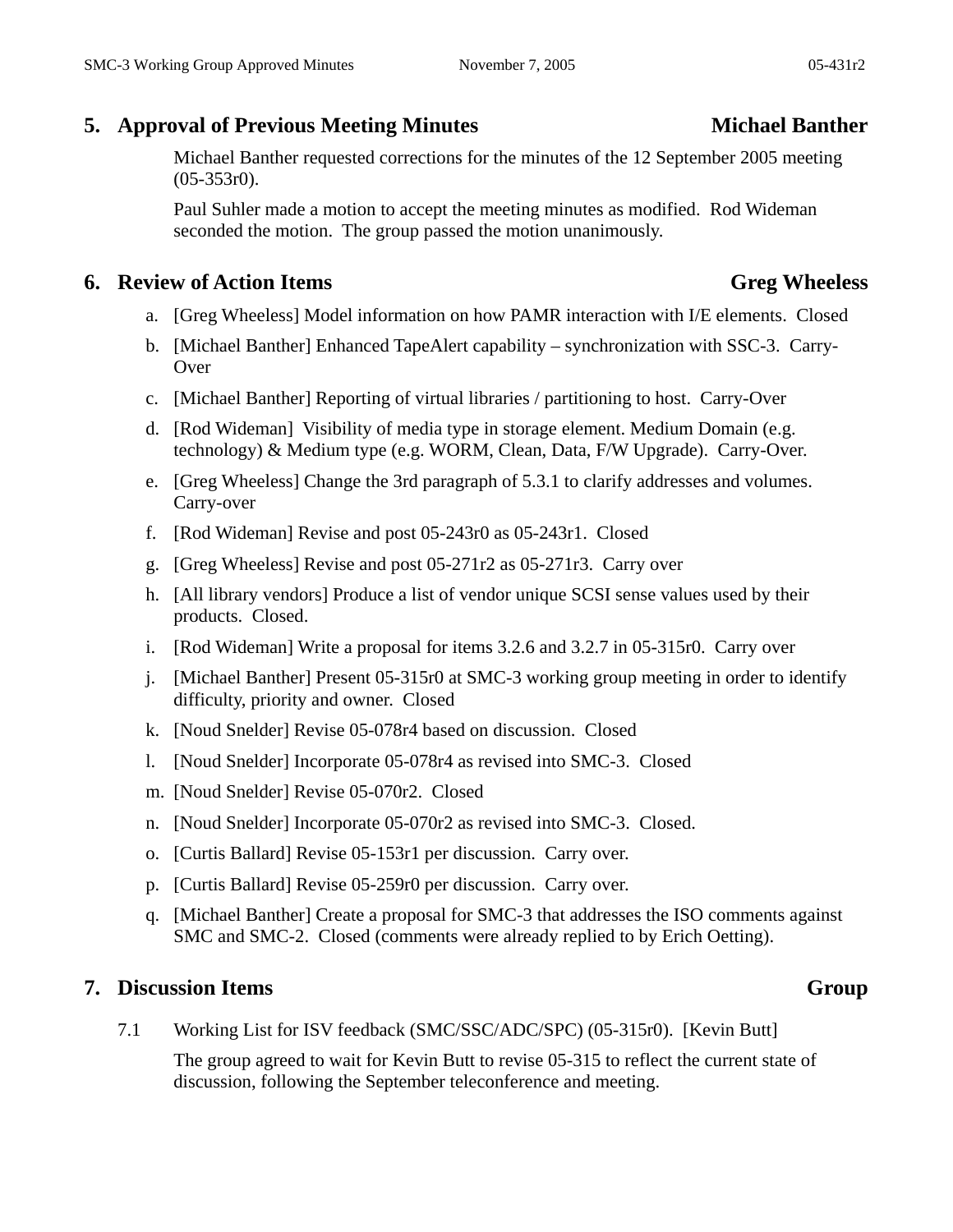7.2 SMC-3 Read Element Multi-identifiers (05-153r1). [Curtis Ballard]

Michael Banther recommended that the proposal be reviewed for the group, given its complexity, before further discussion. Curtis Ballard presented a summary of the proposal. The details of media type and location description were discussed. Curtis Ballard will revise.

7.3 SMC-3 Read Element Media Descriptor Proposal (05-259r0). [Michael Banther]

Michael Banther noted that this document will be revised and tabled, as it has been superseded by discussion item 7.2.

7.4 Visibility of media type in storage element. [Rod Wideman]

Rod Wideman suggested a proposal to separate description of an element's "capabilities and physicality" from an element's "real-time" ("dynamic, "event driven") status from description of the media currently in an element, perhaps into multiple commands. The group suggested that only one new command might be necessary, with multiple service actions.

Michael Banther suggested preserving the existing READ ELEMENT STATUS command to supply one category of information. Greg Wheeless suggested it would be easier for the application client to support obsolescing the current command and making a new command. Curtis Ballard suggested that extending the current command would be easier for some library suppliers. The group agreed there was advantage in separating data that changes often from data that doesn't, and to separate data common across many pieces of media from per-medium information, to allow more data to be reported while retaining terseness.

There was consensus that simplicity is a key benefit from any new proposal.

A new command with multiple request types (or multiple commands) could allow piecewise movement to a new command. The framework would allow separate contributors to work independently to bring in proposals for separate pieces. Rod Wideman will bring a proposal for a new command/framework.

7.5 SPC-3 SPC-4 SES-2 SMC-3 Command requirements (05-074r1). [Michael Banther]

Michael Banther presented a suggestion to align terminology, format, references, and command table information in SMC-3 with the rest of the standard. Rob Elliot will revise the suggestion based on the discussion in the group.

7.6 SMC-3, SPC-4, SBC-3, and SSC-3: Remove Attached Media Changer model (05-317r2). [Paul Entzel]

The group reviewed the document and made revisions.

Kevin Butt made a motion to recommend the proposal as modified to the CAP working group. Paul Entzel seconded the motion. The group passed the motion unanimously.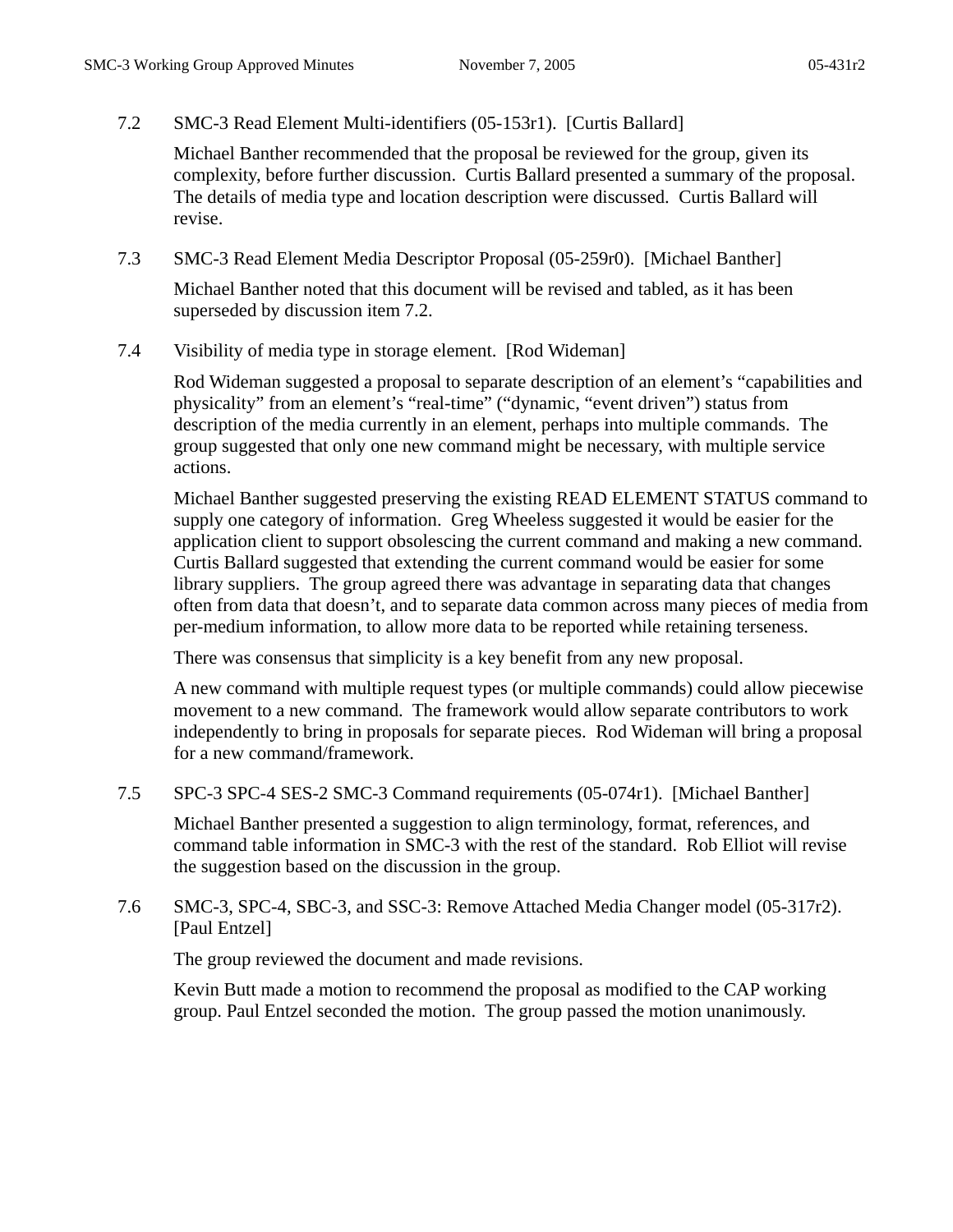### **8. Unscheduled Business Group**

8.1 SMC-3 REQUEST DATA TRANSFER ELEMENT INQUIRY command (05-243r1). [Rod Wideman]

Rod explained the additions to the proposal from the previous revision. It was noted by the group that there was ambiguity about the control byte in the proposed command, and that some details of the error cases still need to be refined. Rod Wideman will revise the proposal based on the group discussion.

8.2 SPC-4 SBC-3 SMC-3 Allow more commands through Write Exclusive reservations (05- 368r0). [Rob Elliott]

Not discussed due to lack of time.

8.3 SMC-3 Undocumented Element Type Code field in READ ATTRIBUTE command (05- 413r0). [Noud Snelder]

Not discussed due to lack of time.

- 8.4 SMC-3 Clarification SEND VOLUME TAG command (05-414r0). [Noud Snelder] Not discussed due to lack of time.
- 8.5 Discussion for proposed change to PAMR command behaviour. [Greg Wheeless] Not discussed due to lack of time.

# **9. Next Meeting Requirements** Michael Banther

Subject to approval by the T10 Plenary, the group will hold a meeting 9 January 2006 during T10 plenary week in Scottsdale, AZ beginning immediately after ADI completes concluding at 7:00 PM.

### **10.** Review New Action Items **Greg Wheeless**

- a. Greg Wheeless will revise and post the minutes from the 12 September 2005 meeting.
- b. Rod Wideman will collect Sense codes from all Library vendors to assist in standardizing these sense codes.
- c. Kevin Butt will post 05-315r1 (results of Sept 1 teleconference), and then merge the comments from the September working group into that document and post as r2.
- d. Curtis Ballard to revise and post 05-153r1 per discussion item 7.2.
- e. Rod Wideman to bring a proposal for a new command/framework per discussion item 7.4.
- f. Rob Elliott to revise and post 05-074r1 per discussion item 7.5.
- g. Paul Entzel to revise and post 05-317r2 per discussion item 7.6.
- h. Rod Wideman to revise and post 05-243r1 per discussion item 8.1.